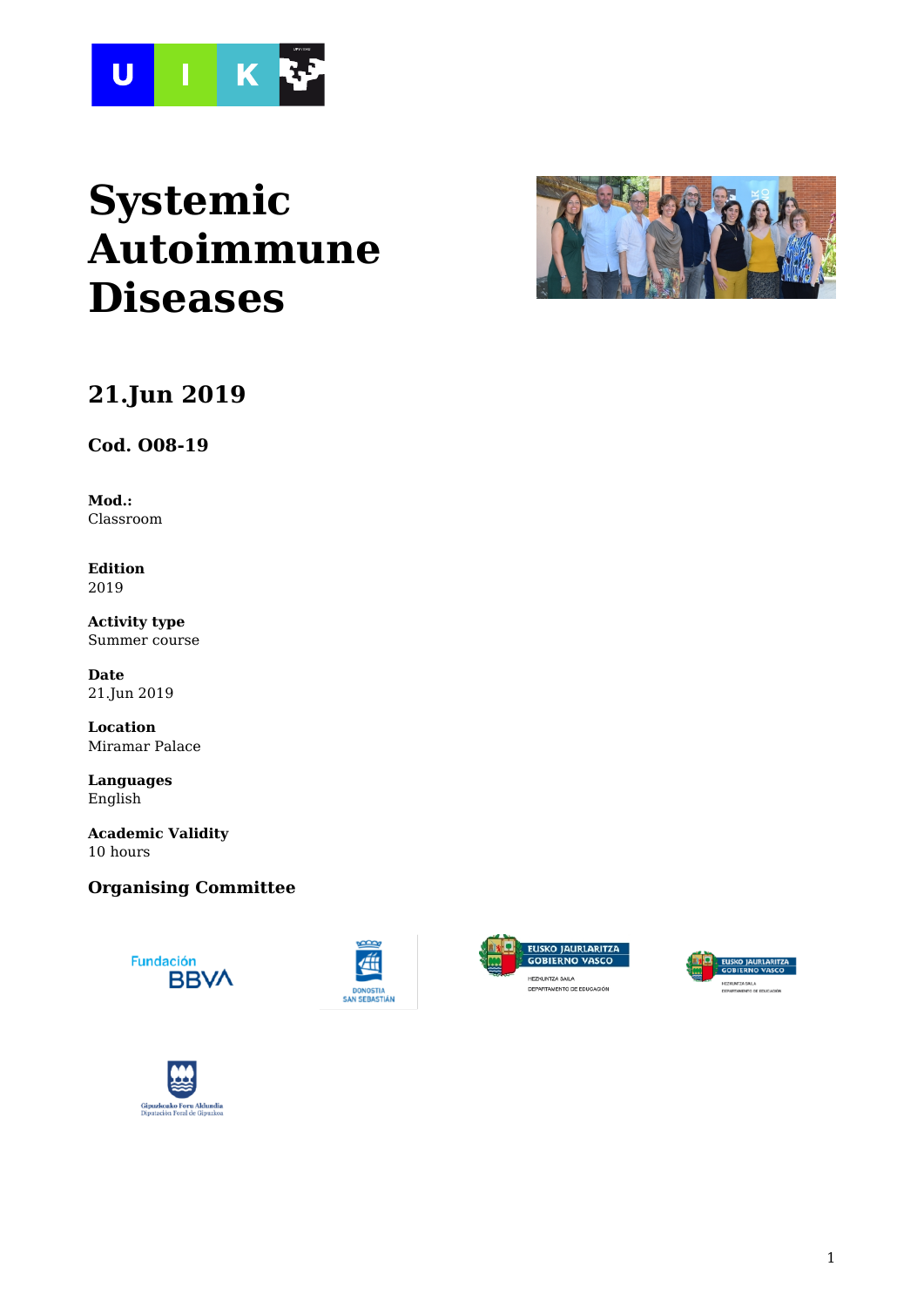

### **Description**

Systemic autoimmune diseases (SAD) continue to be a big challenge for clinicians, given their complexity, clinical variability and potential impact in the life of patients, many of them young women.

Over the last 4 years, the Autoimmune Diseases Units from Cruces and Bordeaux University Hospitals have established a collaborative clinical and research program, including joined Lupus-Cruces and Lupus-Bordeaux research projects and annual Basque Lupus Seminars at Baiona.

Last  $23<sup>rd</sup>$  July 2018 we jointly organised with Euskampus and the University of the Basque Country the Summer Course **Enfermedades Autoinmunes Sistémicas / Systemic Autoimmune Diseases**, with 92 attendants from both sides of the border.

Taking into account the good performance of the activity, the high number of students and their qualifications of the course, we would like to organise the second edition. We aim to offer an eminently practical focus and to remark the importance of a collaborative multidisciplinary approach, concluding with the presentation of real-life clinical situations from our two Units with and interactive approach.

This activity is included in the cycle **"Health, a commitment to people"** that is developed in collaboration with the Department of Health of the Basque Government and Osakidetza, which offers reduced fees (75% discount on advance rate) and is especially aimed to the training and updating of professionals of the public health of the Autonomous Community of the Basque Country.

### **Objectives**

To update the diagnostic process and clinical management of the different SADs.

To remark the importance of multidisciplinary team work.

To discuss with the attendants real-life clinical cases with an eminently practical approach.

### **Course specific contributors**

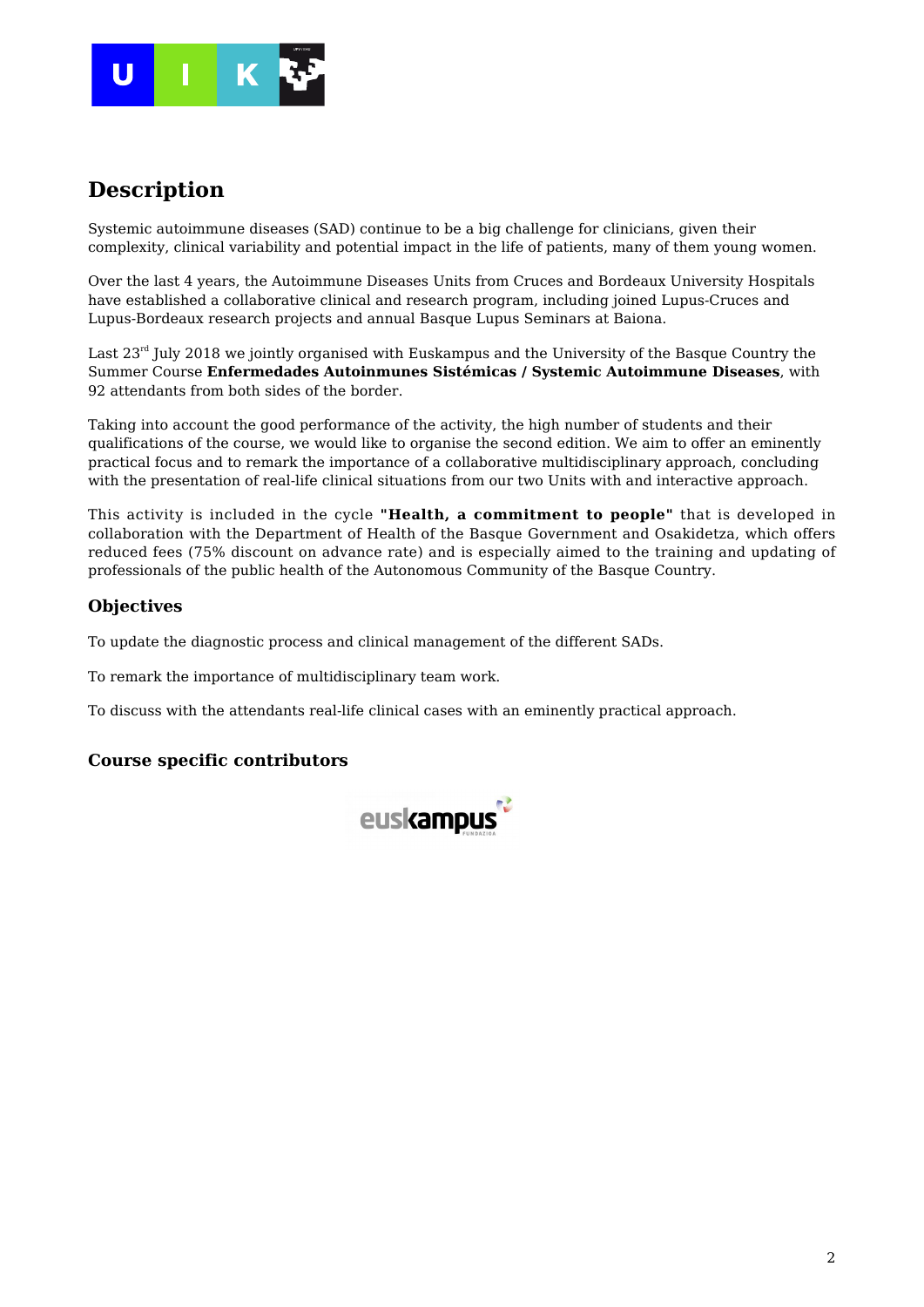

# **Program**

| 21-06-2019      |                                                                                                                                     |
|-----------------|-------------------------------------------------------------------------------------------------------------------------------------|
| $09:00 - 09:25$ | Registration                                                                                                                        |
| $09:25 - 09:30$ | Presentation by the Director of the activity                                                                                        |
|                 | Guillermo Ruiz Irastorza Hospital Universitario Cruces<br>Estibaliz LAZARO LAZARO University Hospital Federation Bordeaux           |
|                 | ROUND TABLE 1. BEYOND LUPUS.                                                                                                        |
| $09:30 - 10:00$ | "Articular involvement in systemic autoimmune diseases. "                                                                           |
|                 | Estibaliz LAZARO LAZARO University Hospital Federation Bordeaux<br><b>Christophe Richez</b> University Hospital Federation Bordeaux |
| $10:00 - 10:30$ | "Management of interstitial lung disease in scleroderma and inflammatory<br>myopathies. "                                           |
|                 | Cristina Gonzalez de Echavarri Hospital Universitario Cruces                                                                        |
| $10:30 - 11:00$ | "Clinical use of autoantibodies in inflammatory myopathies. "                                                                       |
|                 | <b>Cecile Contin-Bordes</b> University Hospital Federation Bordeaux<br>Patrick Blanco University Hospital Federation Bordeaux       |
| $11:00 - 11:30$ | <b>Break</b>                                                                                                                        |
|                 | ROUND TABLE 2. MULTIDISCIPLINARY WORK.                                                                                              |
| $11:30 - 12:00$ | "Pregnancy in systemic lupus erythematosus and antiphospholipid syndrome."                                                          |
|                 | Nathalie Costedoat-Chalumeau Cochin Hospital                                                                                        |
| $12:00 - 12:30$ | "Munltidisciplinary management of uveitis."                                                                                         |
|                 | Alex Fonollosa Calduch Hospital Universitario Cruces                                                                                |
| $12:30 - 13:00$ | "Infections and systemic autoimmune diseases. "                                                                                     |
|                 | Elena Bereciartua Bastarrica Hospital Universitario Cruces                                                                          |
| $13:00 - 15:00$ | <b>Break</b>                                                                                                                        |
|                 | ROUND TABLE 3. REAL-WORLD CLINICAL PRACTICE.                                                                                        |
| $15:00 - 15:20$ | "One picture is worth 1000 words."                                                                                                  |
|                 | Guillermo Ruiz Irastorza Hospital Universitario Cruces                                                                              |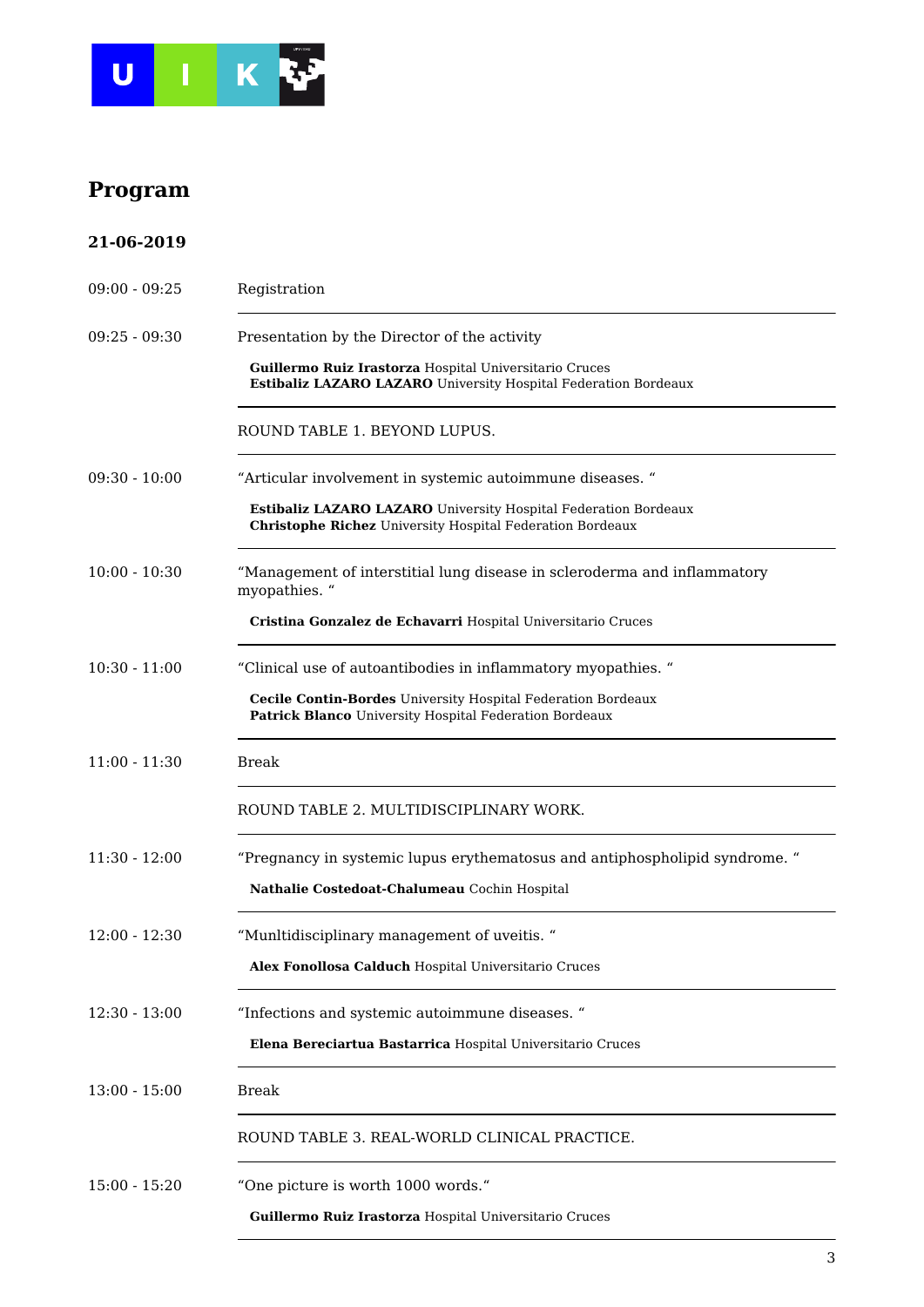

| $15:20 - 16:10$ | "Challenging clinical cases-Cruces."                                                                                                    |  |
|-----------------|-----------------------------------------------------------------------------------------------------------------------------------------|--|
|                 | <b>Mikel Olmo Velasco</b> Hospital Universitario Cruces<br><b>Jokin Dominguez Cainzos Hospital Universitario Cruces</b>                 |  |
| $16:10 - 17:00$ | "Challenging clinical cases-Burdeaux"                                                                                                   |  |
|                 | <b>Pierre Duffau</b> University Hospital Federation Bordeaux                                                                            |  |
| $17:00 - 17:15$ | Closing session                                                                                                                         |  |
|                 | <b>Guillermo Ruiz Irastorza Hospital Universitario Cruces</b><br><b>Estibaliz LAZARO LAZARO</b> University Hospital Federation Bordeaux |  |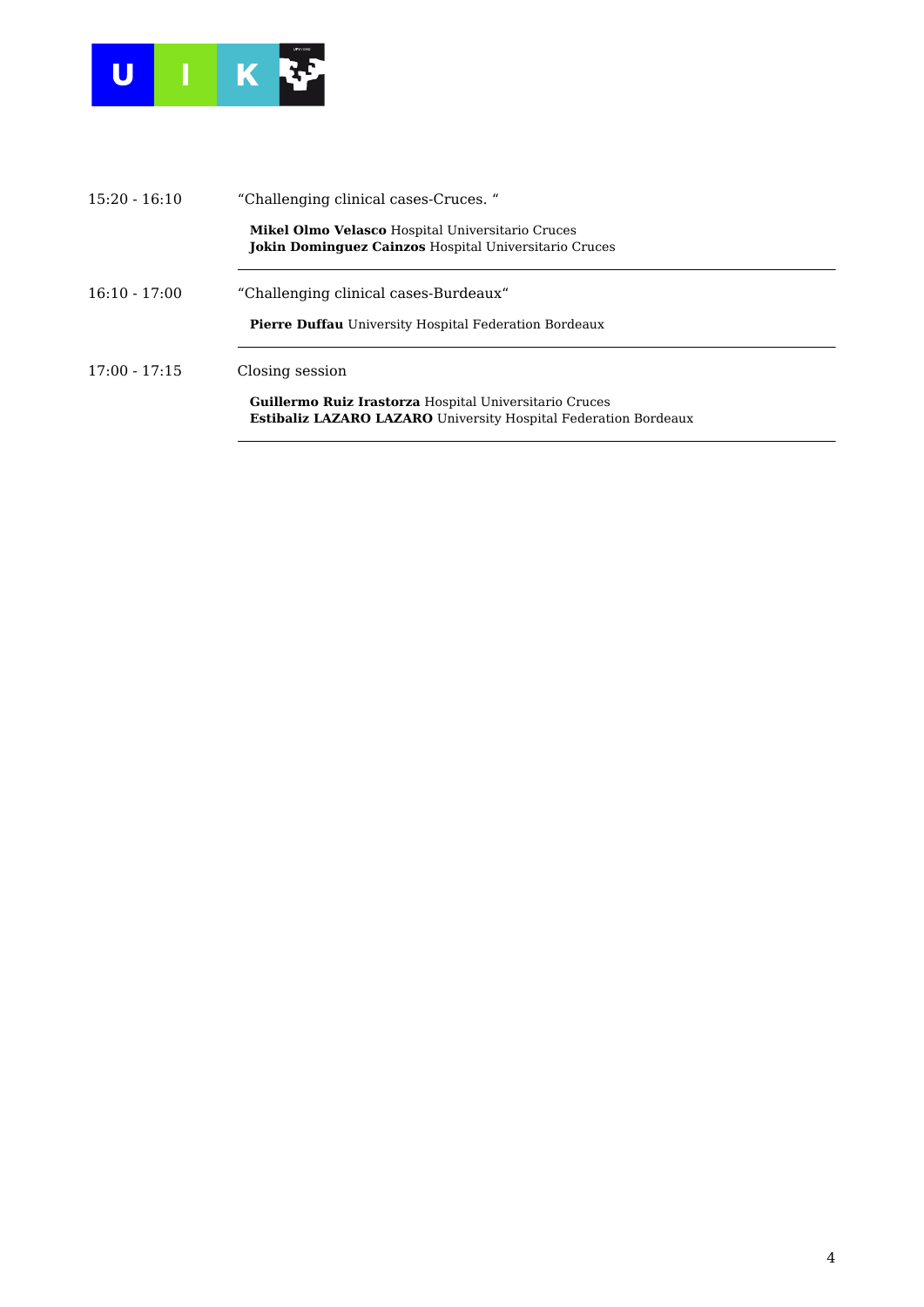

### **Directors**



### **Guillermo Ruiz Irastorza**

UPV/EHU, Medicina

1990.- Licenciado en Medicina, Universidad Autónoma de Madrid, 1999.- Doctor en Medicina, Universidad del País Vasco 1996.- Especialista en Medicina Interna 1991-1995.- Residente de Medicina Interna, HU Cruces 1994 & 1999-2000.- Research Fellow, Lupus Research Unit, St. Thomas' Hospital, UK 1997-2001.- Facultativo Especialista en Medicina Interna, Hospital de Mendaro 2001-2010 - Facultativo Especialista en Medicina Interna, HU Cruces 2010.- Jefe de Sección de Enfermedades Autoinmnes, HU Cruces 2004.- Profesor Titular de Medicina, Universidad del País Vasco 217 publicaciones indexadas. Areas principales de investigación: lupus eritematoso sistémico, síndrome antifosfolípido, enfermedades autoinmunes y embarazo. Miembro de SLICC (Systemic Lupus Collaborating Clinics). Miembro del Grupo de Estudio de Enfermedades Autoinmunes Sistémicas (GEAS). Coordinador del Area de Enfermedades Autoinmunes, Inflamatorias e Infecciosas BioCruces Bizkaia.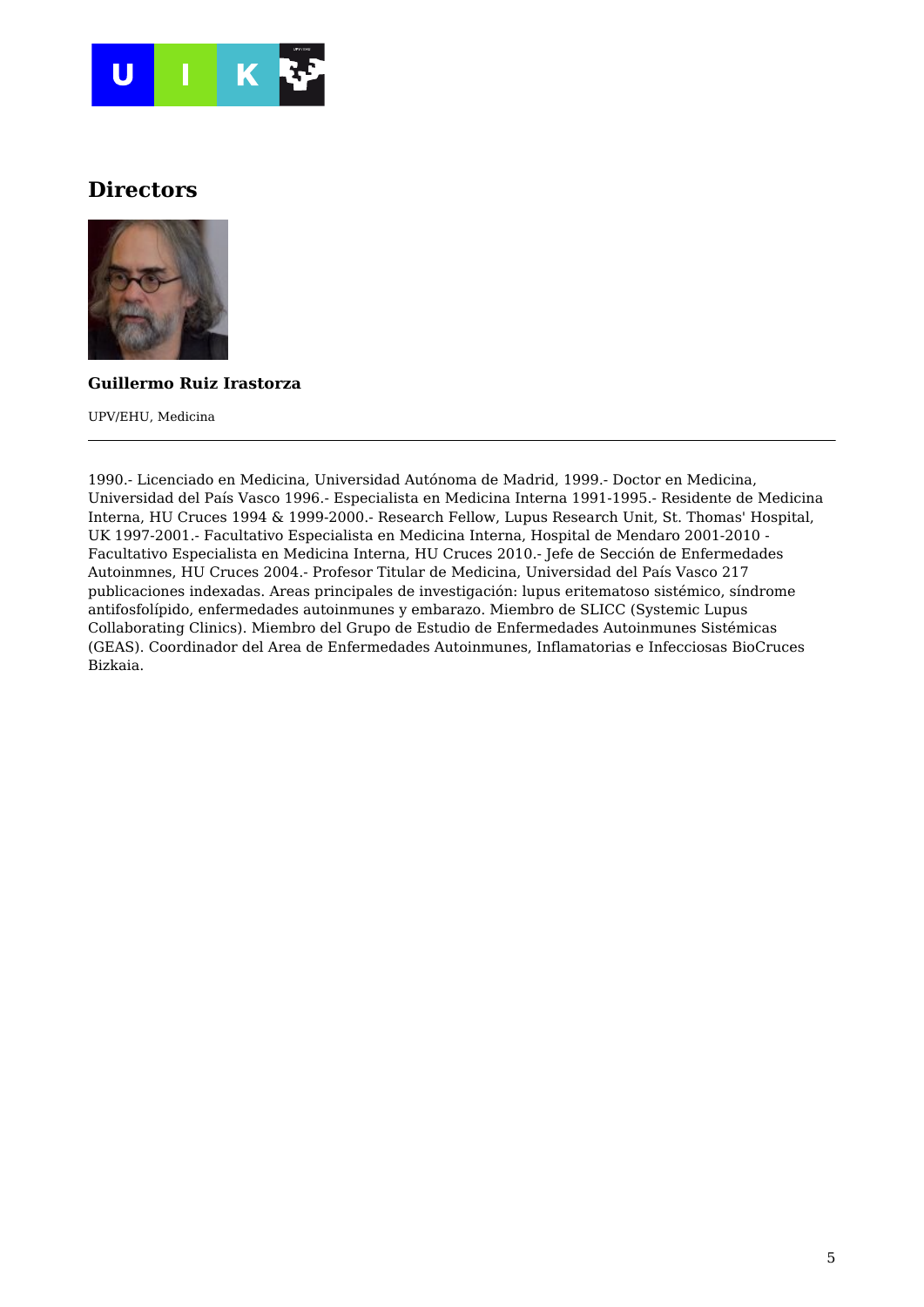

### **Teachers**



#### **Elena Bereciartua Bastarrica**

Medical specialist in Internal Medicine, she works as a doctor of the Infectious Diseases Unit of Cruces University Hospital since 2006. She attend patients affected by a variety of infectious pathologies including HIV infected people, solid organ transplanted patient, infected diabetic foot (member of the diabetic foot unit of the hospital) among other topics. She colaborates as a consultant for medical and surgical services at the hospital, in particular for Systemic Autoinmmune Diseases Unit, Oncology and Haematology services. She has been a principal researcher / collaborator in several national studies with subsequent dissemination in national and international journals She is universitary professor at the Faculty of Medicine of the University of the Basque Country since 2008, and she has experience in residents training as a resident tutor since 2007 as well.



**Patrick Blanco**



#### **Cecile Contin-Bordes**

Cécile Contin-Bordes 43 years old, married, one child Present position: MCU-PH (Associate Professor) in Immunology Department of Immunology and Immunogenetic CNRS UMR 5164, ImmunoConcEpT Hôpital Pellegrin Bordeaux University Place Amélie Raba Léon 146 rue Léo Saignat 33076 Bordeaux France 33076 Bordeaux, France e-mail address: cecile.bordes@chu-bordeaux.fr Educational Background: 2003: PhD in Medical and Biological sciences Bordeaux University 2016 : Habilitation à Diriger les Recherches (HDR) Professional appointement: Head of the auto-immunity and complement laboratory (Bordeaux hospital) Co-heading of the scleroderma group in the Patrick Blanco's team (Bordeaux University) Research expertise's key words: - Co-stimulatory molecules in B and T cell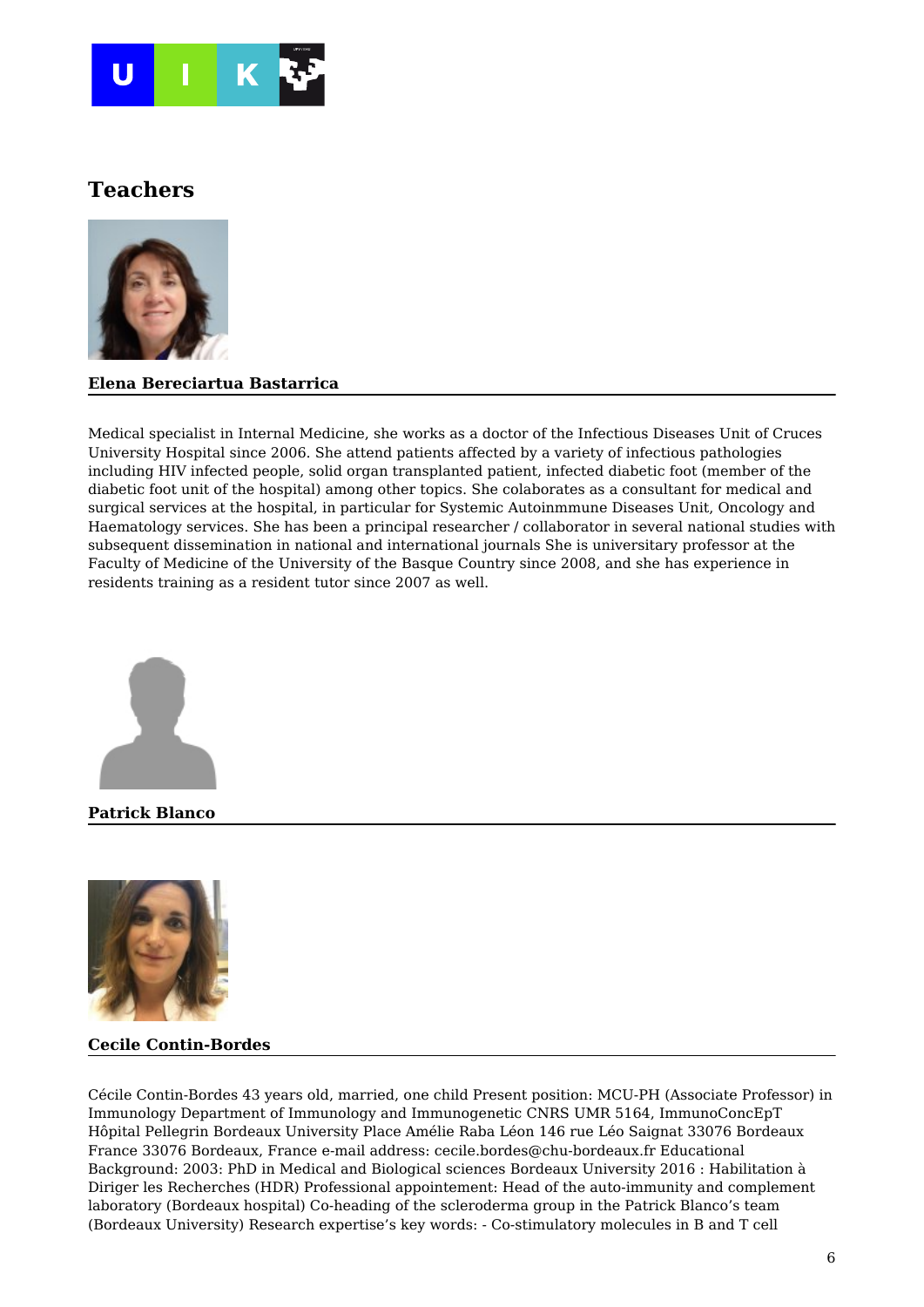

activation - Systemic lupus erythematosus - Scleroderma: role of endothelial cells in the modulation of immune function and fibrosis Learned society's membership: French University National council (CNU) French Society for Immunology (SFI)



#### **Nathalie Costedoat-Chalumeau**



**Jokin Dominguez Cainzos**



**Pierre Duffau**



#### **Alex Fonollosa Calduch**

I got my grade in Medicine in 2001 (Universidad Autónoma de Barcelona). I performed my specialization in Ophthalmology in Hospital universitario Vall d'Hebron de Barcelona from 2002 to 2006; afterwards,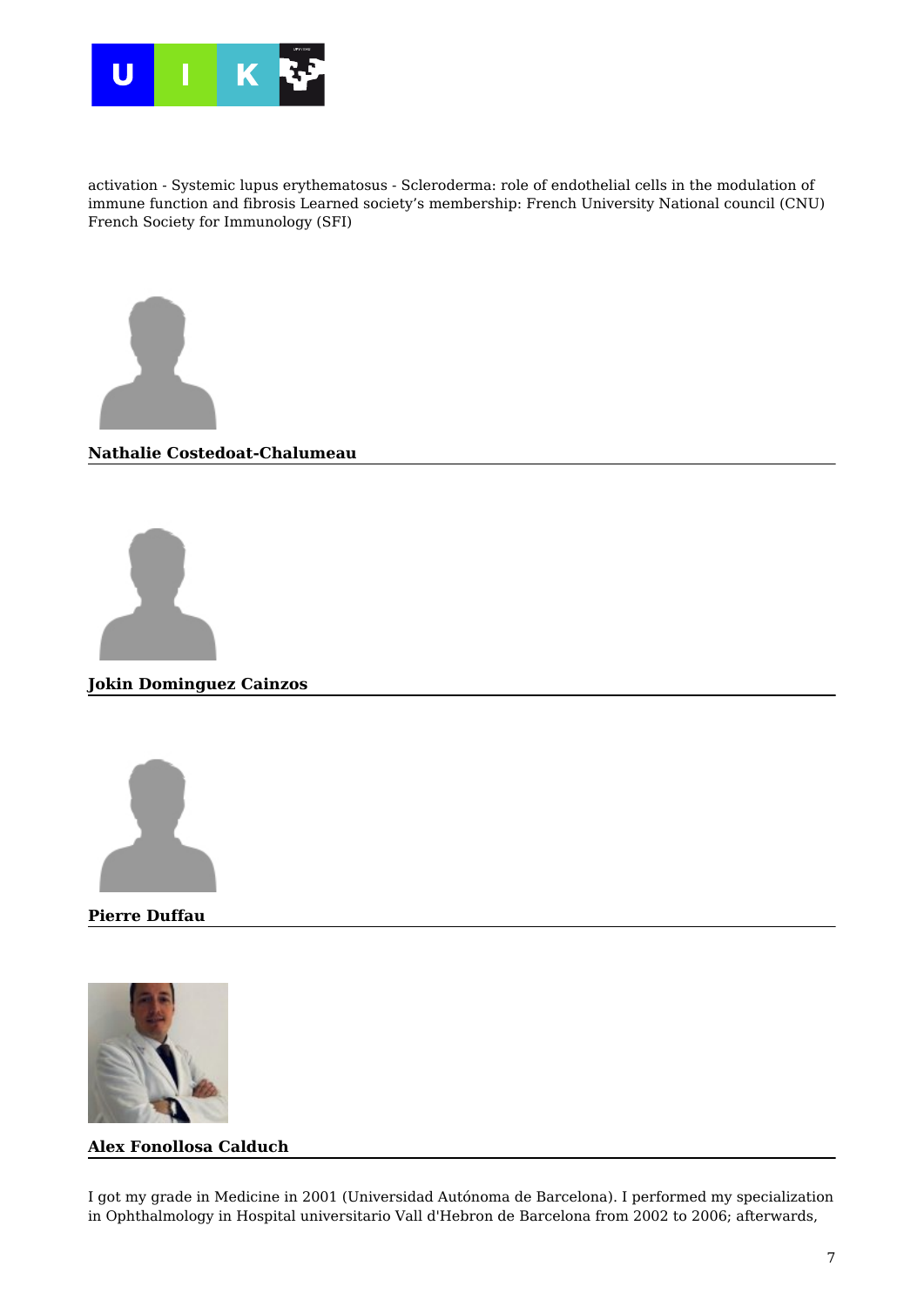

in this hospital I worked as a consultant during 3 years as a medical and surgical retina and uveitis specialist. I got my doctorate in 2007 ( Universidad Autónoma de Barcelona). In 2009 I moved to Bilbao (Basque country) due to personal reasons where I starded to work as a consultant in Hospital Universitario Cruces (Universidad del Pais Vasco) and since 2011 also in Instituto Oftalmológico Bilbao as a medical and surgical retina and uveitis specialist. Since 2010 I am the principal investigator of the Ophthalmology Research Group (BioCruces Health Research Institute). Since 2017 I am associate professor of Ophthalmology at the Universidad del Pais Vasco. My main research line is Uveitis and diabetic retinopathy, specifically pathogenesis of macular edema. I have 48 papers in Pubmed.



**Cristina Gonzalez de Echavarri**



**Estibaliz LAZARO LAZARO**

Bordeaux Hospital University, MD, PhD



**Mikel Olmo Velasco**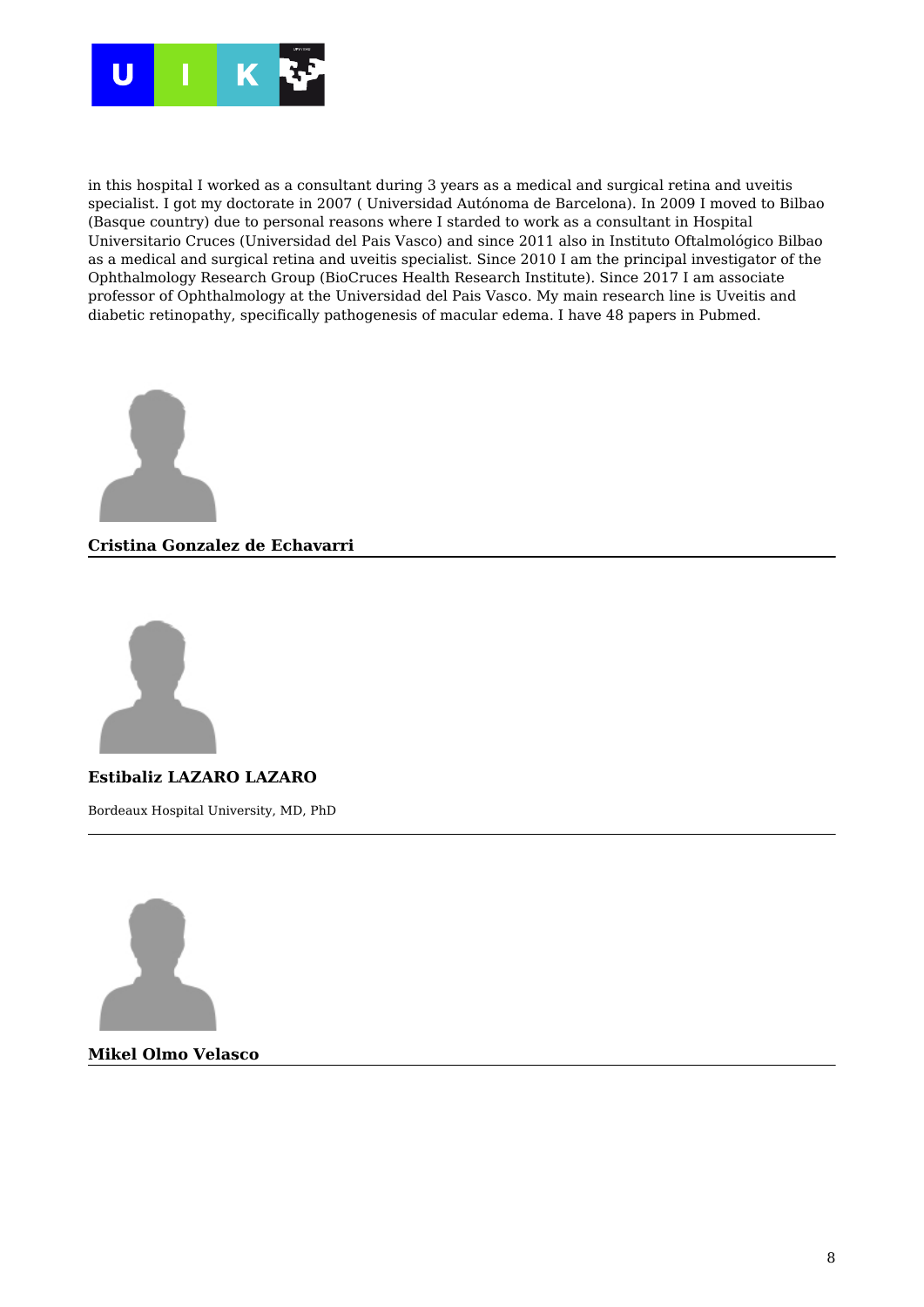



**Christophe Richez**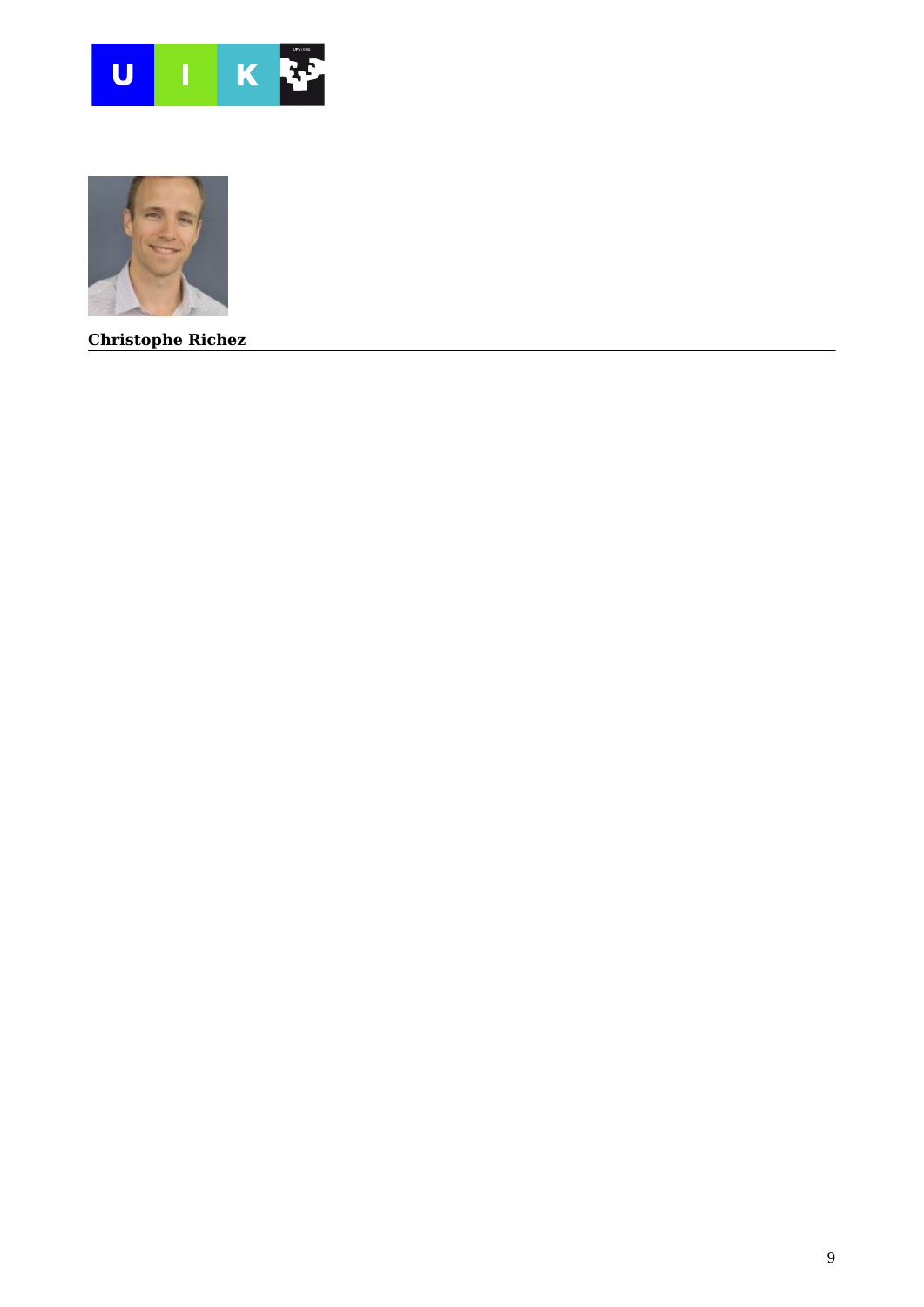

# **Registration fees**

| <b>REGISTRATION</b>                       | <b>UNTIL 31-05-2019</b> | <b>UNTIL 21-06-2019</b> |
|-------------------------------------------|-------------------------|-------------------------|
| <b>GENERAL</b>                            | 34,00 EUR               | 40,00 EUR               |
| <b>REDUCED FEE</b>                        | 20,00 EUR               |                         |
| <b>REGISTRATION EXEMPTIONS</b>            | 20,00 EUR               | 20,00 EUR               |
| <b>REDUCTION FOR</b><br><b>OSAKIDETZA</b> |                         | 8,50 EUR                |
| <b>INVITED OSAKIDETZA</b>                 |                         | 0 EUR                   |